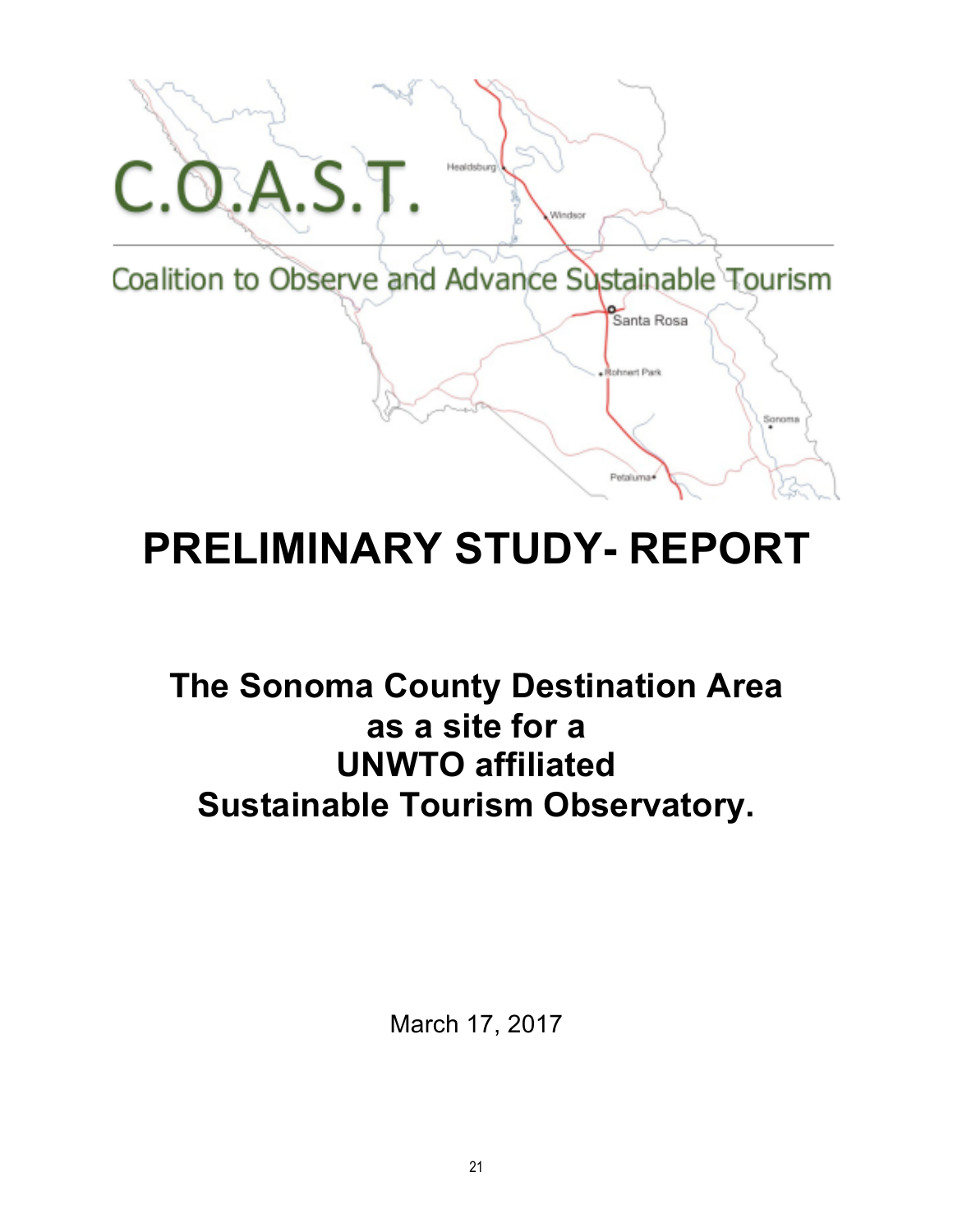## **Contents of report:**

#### **1. Description of the destination as an Observatory site.**

- Location local and regional
- Roles and objectives

#### **2. Features of the destination area.**

- Sustainable policies
- Rural Setting
- Innovation
- Quality
- Established destination
- Tourism-based employment and small-business
- Established visitor base
- Range of attractive resources
- Involved community
- Source of models in progress
- Long term expansion potential

#### 3. **Issue areas common in the destination**.

- A. Impacts of a growing agricultural-tourism industry
- B. Loss of important tourism destinations due to budget cuts
- C. Conservation of water in a drought-prone area
- D. Impacts of world-wide social media access to tourism reservations & choices
- E. Climate change responsiveness and resilience
- F. Employment & local living opportunities across cultures

#### **4. Monitoring processes available.**

- a. National and state-wide reporting systems & consultants
- b. Regional and local reporting entities and consultants
- **5. Tourism-related data available.**
- **6. Sustainability-related data and issues associated with tourism.**

#### **7. Structures and procedures of the Observatory.**

- **8. Stakeholders.**
- **9. Objectives for first year and beyond.**

#### **10. Stakeholders' workshop.**

#### **Attachments**

- A. List of Stakeholders
- B. Articles re the public/private partnership at Jack London State Park and Sugarloaf State Park in Glen Ellen CA.
- C. Concept statement for a Pacific Coast network of Observatories.
- D. Letters of support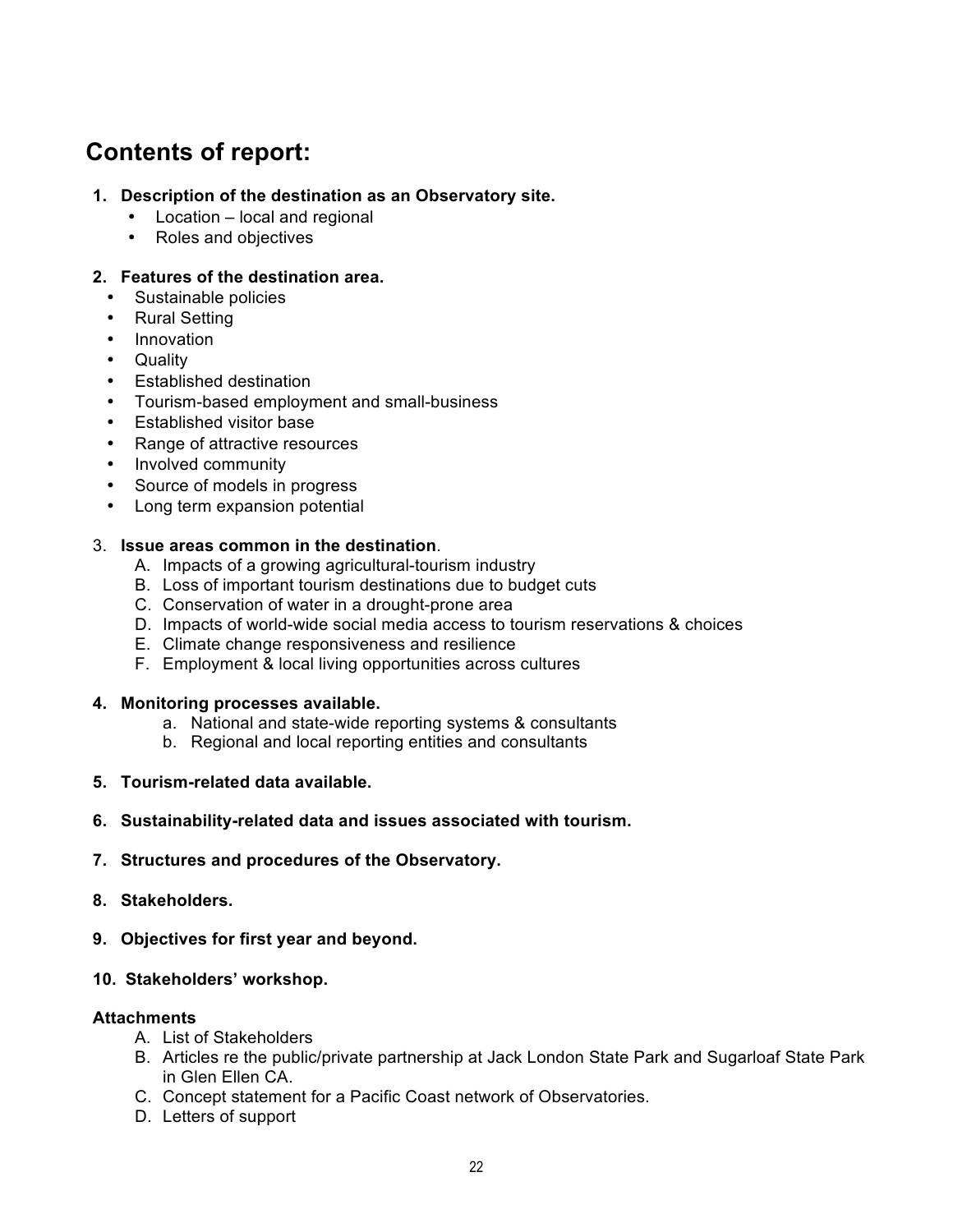## **PRELIMINARY STUDY- REPORT**

This report accompanies a proposal to the United Nations World Tourism Organization to establish a Sustainable Tourism Observatory to be located at Sonoma State University in the County of Sonoma in California, USA. The report below responds to the questions and topics listed by UNWTO in its application guidelines.

## **1. Description of the destination as an Observatory site.**

#### **Location.**

The "destination area" for this application is Sonoma County, one of the largest counties in the nine-county San Francisco metropolitan area of California, USA. Its 1,768 sq. miles (4,580 sq.km.) extends from the Pacific Ocean inland to San Francisco Bay. It has a population of 502,000 (2015).

Sonoma County is strategically located 45 minutes north of the Golden Gate Bridge and the metropolitan areas of San Francisco and the Silicon Valley. The county is largely agricultural, with 447 wineries, miles of rugged and scenic Pacific coastline, and towering redwood forests. Fifty percent of California's wine industry is located in the Sonoma/Napa Wine Country area, and Sonoma County is already one of California's most visited and attractive spots for a vacation or a weekend visit.

Sonoma County is also the most northerly county in the San Francisco Bay Area tourism market and destination area. Virtually all air-arrivals and -departures to the region travel through Bay Area airports (San Francisco, Oakland) or through Sacramento, the California State Capitol, all of which are only a two-hour drive away.

Sonoma County also receives a growing number of arrivals and departures through its county airport south of Windsor. The airport has direct flight-connections to Los Angeles, Orange County, Portland OR, San Francisco, San Diego, Seattle, Las Vegas and Phoenix and, via transfer, connections to other international airports and hubs. The airport is presently served by Alaska Airlines, Allegiant, American Airlines and Sky West.

In its regional reporting, the San Francisco Travel Association reports that 24.6 million visitors came to the San Francisco Bay area from US or international locations in 2015 (the last year for which reports are complete). They included 18.9 million leisure-visitors and 5.8 million business-travelers. Tourism-supported jobs totaled 76,520 in 2015, with an annual payroll of \$2.3 billion.

Of the people who visited the region in 2015, 10.18 million were overnight visitors, and 2.85 million of those visitors came from international destinations. Overnight visitors to the region from elsewhere in the United States totaled 7.33 million. Sixty-two percent of all overnight visitors stayed in hotels in the region.

In addition, the Port of San Francisco hosted 82 ship calls and 297,504 passengers in 2015. Each ship also carried approximately 1000 crew members. San Francisco's Moscone Center hosted 44 conventions in 2015.

#### **Tourism flows.**

Taken together, visitors to Sonoma County come from three primary market sources:

a. residents of the San Francisco Bay Area and the Peninsula, including Silicon Valley. The San Francisco Metropolitan area has a population of 8.4 million people, for most of whom Sonoma County is a 60 to 90 minute drive away.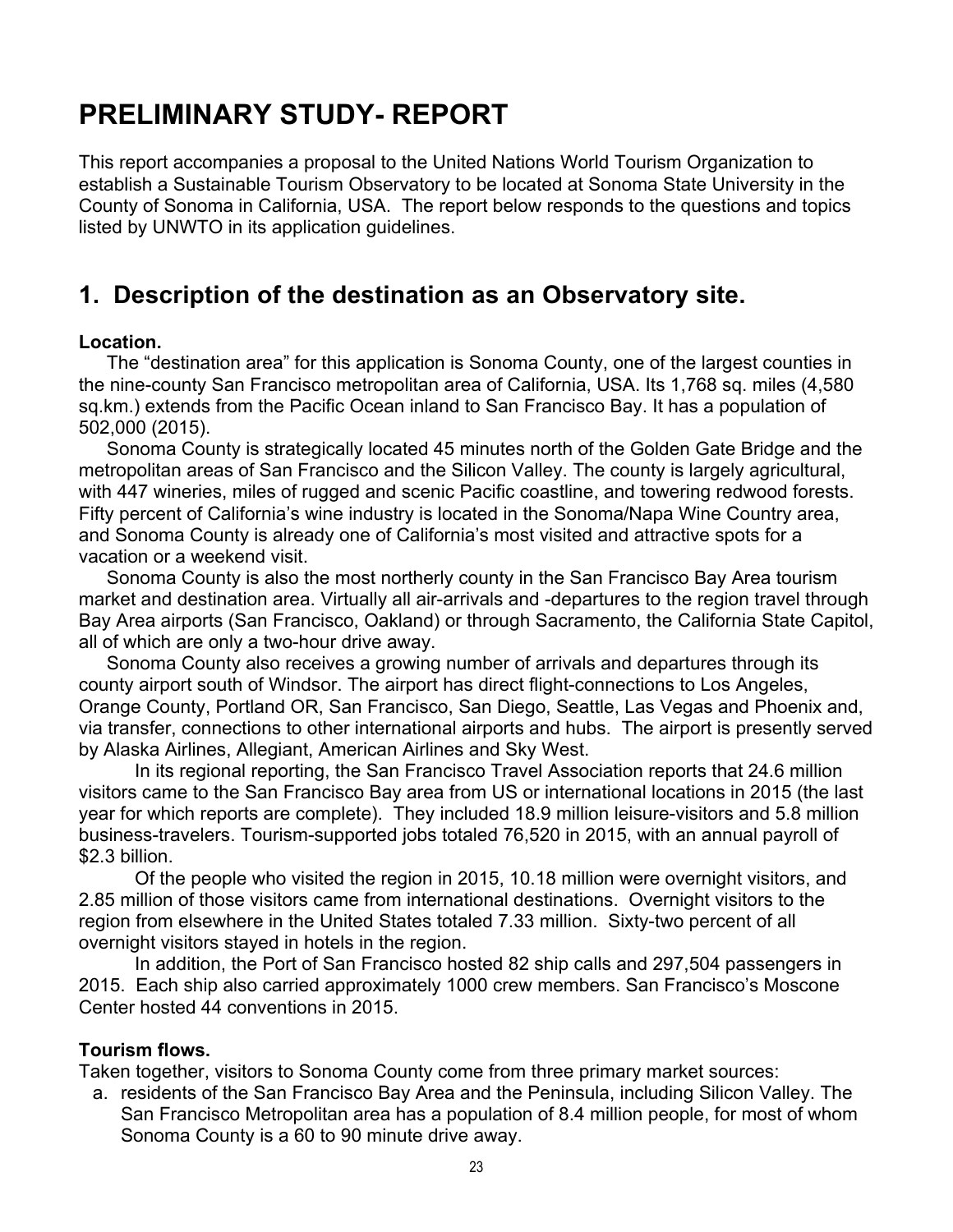- b. residents of the Sacramento Metropolitan Area, which is also a 60 minute drive from Sonoma County. Summer visitor statistics are usually the highest from this source as Sacramento escape the heat of the Sacramento Valley for the cooler climates of coastal Sonoma County. The City of Sacramento is the State Capital of California, and the sevencounty Sacramento Metropolitan area has a population of 2.66 million.
- c. Tourists and business people arriving at Bay Area transportation hubs, and at Sacramento airport, from elsewhere in the United States or from countries abroad. In addition to the statistics provided above for the an Francisco Bay Area transportation hubs, the Sacramento International Airport also serves 10 million passengers a year from outside the area.

Residents of the Bay Area, and visitors arriving at the Bay Area transportation hubs, find their way to Sonoma County via Highway 101, traveling north via the Golden Gate Bridge or via the Richmond Bridge from the East Bay.

A small percentage of those travelers take the Highway 1 turning at Mill Valley, and then travel up the scenic coastal Highway 1 to Sonoma County. Most, however, continue on northward up Highway 101, entering Sonoma County through Petaluma. Depending on their chosen end-destination, they then either branch westward on Highway 116 to reach the rural town of Sebastopol and the agricultural areas and coastal villages of the West County, or they continue northward on Highway 101 to reach the County-town of Santa Rosa or the cities of Windsor, Healdsburg and Cloverdale beyond. A growing number of those travelers enter the Sonoma Valley from the north, or continue "over the hill" to the Napa Valley.

Alternatively, a growing number of visitors turn eastward off Highway 101 onto Highway 37 and approach the town of Sonoma, its surrounding Sonoma Valley wine-country, from Highway 12 in the south. Others visit the town of Sonoma, then travel on to enter the Napa Valley from the south before returning to their homes or hotel rooms in the Bay Area.

Visitors from the Sacramento Metropolitan Area generally approach Sonoma County from the north and east via Highways 80 and 121, entering the County east of the town of Sonoma and continuing from there to destinations throughout Sonoma County.

#### **Roles and objectives of the Observatory.**

The role of the Sonoma County Observatory for Sustainable Tourism will first be to observe, monitor, evaluate, and report-on rapid-growth visitor-serving activities in its area, then to assist in the improvement of the sustainability of tourism in the region, and finally to enable others elsewhere to learn from, and adapt, the sustainable solutions generated in the region.

## **2. Features of the destination location.**

#### **Sustainable policies.**

In recent years, Sonoma County has been a significant pioneer in support of sustainability through its policies and action programs. The County now obtains 60% of its energy from dams and geothermal resources, has an innovative clean-power company, and is home to several solar energy leaders. The County is also on-target to be the nation's first Sustainable Viticulture area by 2019. For the past 11 years, Sonoma County has also been the venue for one of the longest-running annual conferences on sustainability in the United States.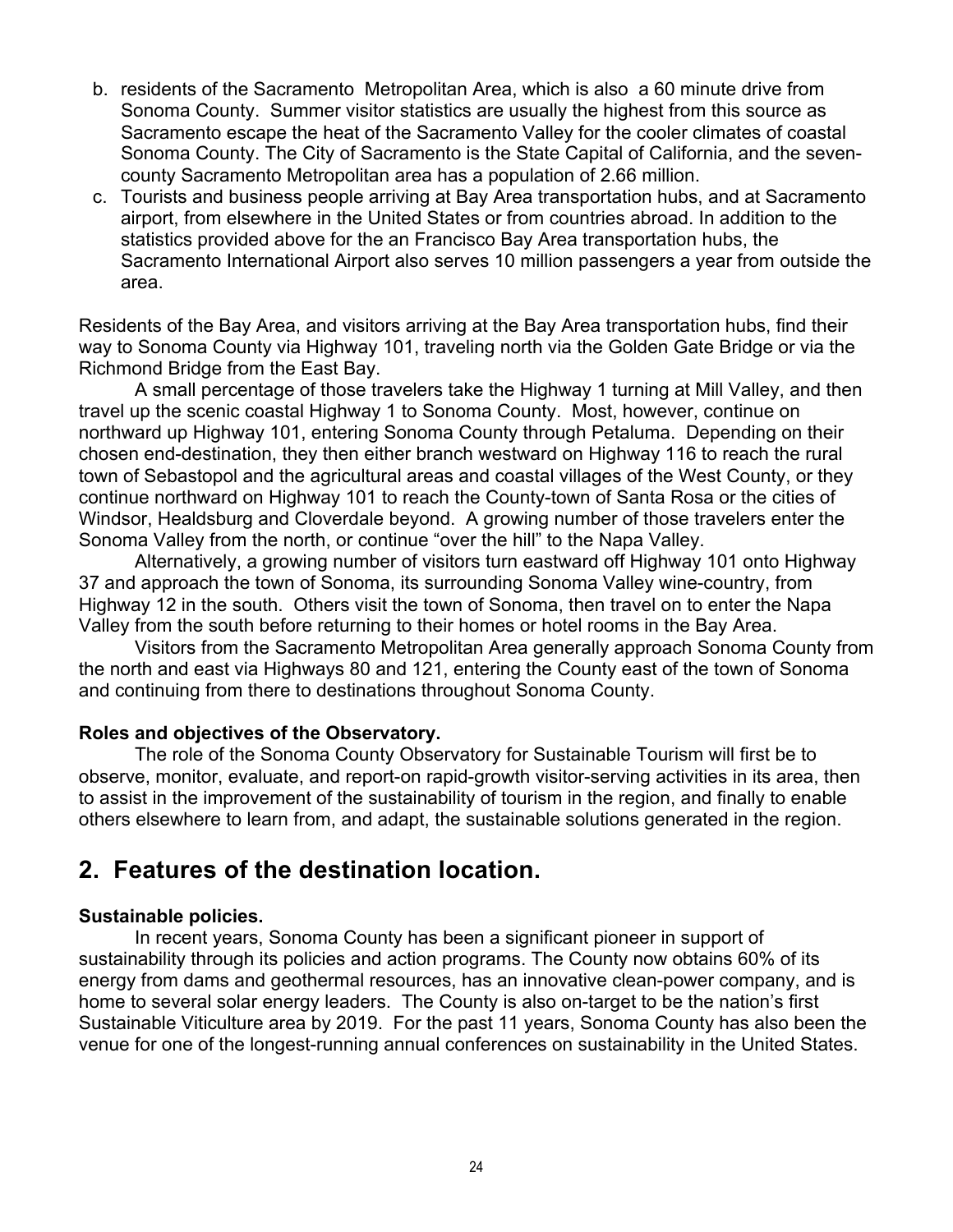#### **Rural setting.**

Sonoma has a thriving local agriculture scene, with over 25 local Farmers Markets, 50+ farm to table food co-ops, several active chapters of the Slow Food organization, all in the middle of one the world's biodiversity hotspots.

#### **Innovation.**

The nation's first-ever Green Motor Sports conferences are held annually at the Sonoma Raceway in the Sonoma Valley. The County is also the site of an innovative new public/private model designed to keep the County's public parks open in times of severe budget cuts (Jack London State Park and Armstrong Redwoods Park).

#### **Quality.**

The County represents the best of Northern California tourism resources - from premium wine and wine-country visitor experiences to farm-to-table dining, and from unique resorts and spas to more than 50 state and regional parks.

#### **Established tourism destination.**

Sonoma County is the largest producer of premium wines in California's famous "Wine Country" region. It has 13 approved American Viticulture Areas, and more than 447 wineries. Tourists throughout the San Francisco Bay spent \$33 billion in 2015,and tourism supports 540,000 jobs in the region. Of the \$5.09 billion spent on tourism in the six-county North Bay area alone, Sonoma County produces the largest amount of travel-related spending at \$1.82 billion, while producing tax revenues in excess of \$149 million in 2015 (Dean Runyon Associates).

#### **Tourism-based employment and small business.**

The hospitality- and tourism- industry generates one out of every ten jobs in Sonoma County. It also provides more than \$97 million in revenues that are used by local and state governments to support parks and economic development, cultural and historical festivals and events, affordable housing, and other uses.

Small businesses are common in Sonoma County. 76% of the County's tourism businesses have fewer than 25 employees. 91% are locally owned, only 8% are franchises, and 40% have been in business for more than 20 years.

#### **Established visitor base.**

Recent surveys show that almost 90% of the visitor activity in the North Bay is generated by workers in the high-tech industries of the near-by San Francisco and Silicon Valley areas who have the motivation, and the disposable income, to travel. Surveys also show a consistent flow of visitors to the County from all over the US and Europe, and from New Zealand, Australia, Canada, Mexico, Japan and China.

#### **Range of attractive resources.**

Though it is widely promoted as a wine destination, Sonoma County also has a wide range of scenic and environmental resources that attract visitors. They include the dramatic Pacific Coast and its redwoods, a broad expanse of agricultural lands, the scenic Russian River basin, Sonoma Valley and its Sonoma Mountain and Mayacamas ranges, and a small-town rural character that provides a memorable experience for the visitor. The County's visitorserving industries also offer fine-dining to farm-to-table experiences, plus lodgings of all kinds, from hotels to short-term vacation rentals, campgrounds and spas.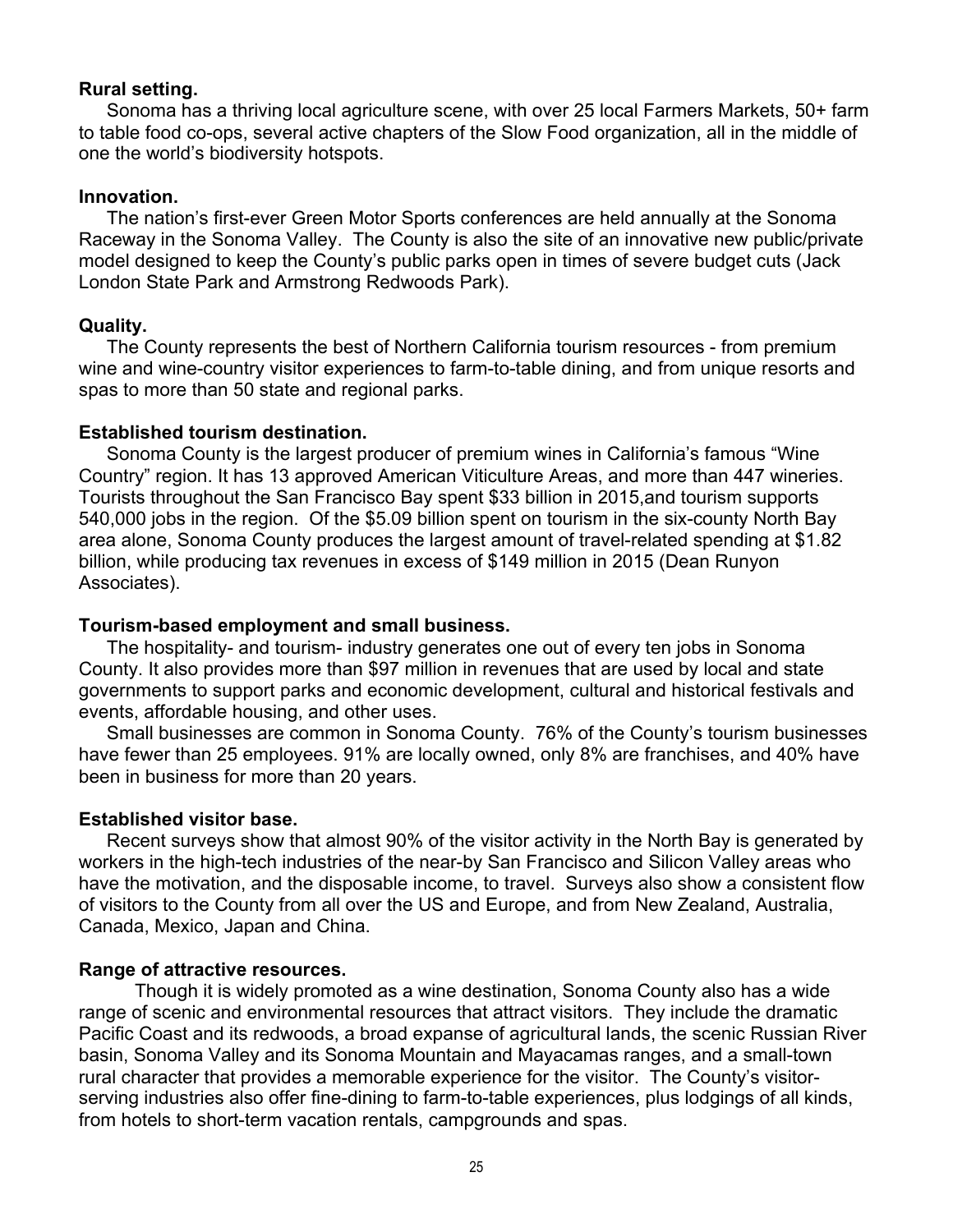#### **Involved community.**

Sonoma County is home to a well-educated and highly-vocal community of people who value the County's rural character and its environmental qualities, and who will provide an excellent base for the activities of an Observatory and the surveys and studies it will generate.

#### **Source of models for progress.**

The debate over tourism–based issues in the County has resulted in several transferrable models for programs that engage both government and the community in new ways to deal with growth issues in the winery and tourism areas.

#### **Long-term expansion potential.**

Over time it is anticipated that the Sonoma County Observatory will serve as the anchor for a network of similar observatories connecting the coastal university communities of the US West Coast and Canada - San Diego, LA, Channel Islands, Santa Barbara, San Luis Obispo, Monterey, Santa Cruz, San Francisco Bay area, Sonoma, Napa, Mendocino, Portland/Eugene, Seattle, and possibly Vancouver and Victoria BC. (see Attachment D for more information).

## **3. Issue areas common in the destination.**

The following are the issues in the Sonoma County destination area on which the Observatory will focus and report in the first three years:

#### **A. Impacts of agricultural-tourism growth in an environmentally sensitive rural area.**

Sonoma County's wine industry is large and diverse. Its 62,135 acres of wine-grape agriculture annually produces a crop valued at US\$442 million. Its 447 wineries annually generate US\$1.25 billion in tourism revenues, US\$13.4 billion in economic benefits, and 54,000 jobs.

But the industry's success has also driven rapid expansion in recent years. The number of wineries with visitor facilities has doubled since 2004, and event-related facilities have tripled. That expansion brings with it an increase in traffic activity, and noise disruption from amplified music at events that has upset local residents more used to a bucolic way of life.

#### **B. Loss of important tourism destinations due to budget cuts.**

Recent budget cuts in California have led to the closure of many public parks, resulting in the loss of important destinations for visitors and recreation opportunities for local residents. In Sonoma County, the closures prompted local citizen action to find new models for how State parks can be managed and funded locally without any loss of quality. Particularly successful models for local action have been implemented at Jack London State Park and at Sugarloaf Park, both in Sonoma County (see Attachment B for more information).

#### **C. Scarcity of water in a drought-prone area.**

Competition for water by tourism and expanding winery- and agricultural-uses has affected residential wells in Sonoma County in recent years, and the situation has been exacerbated by the prolonged period of drought in the region. In a time when all communities in California are required to implement mandated Groundwater Sustainability Plans, the issue of water availability and quality is front and center in Sonoma County.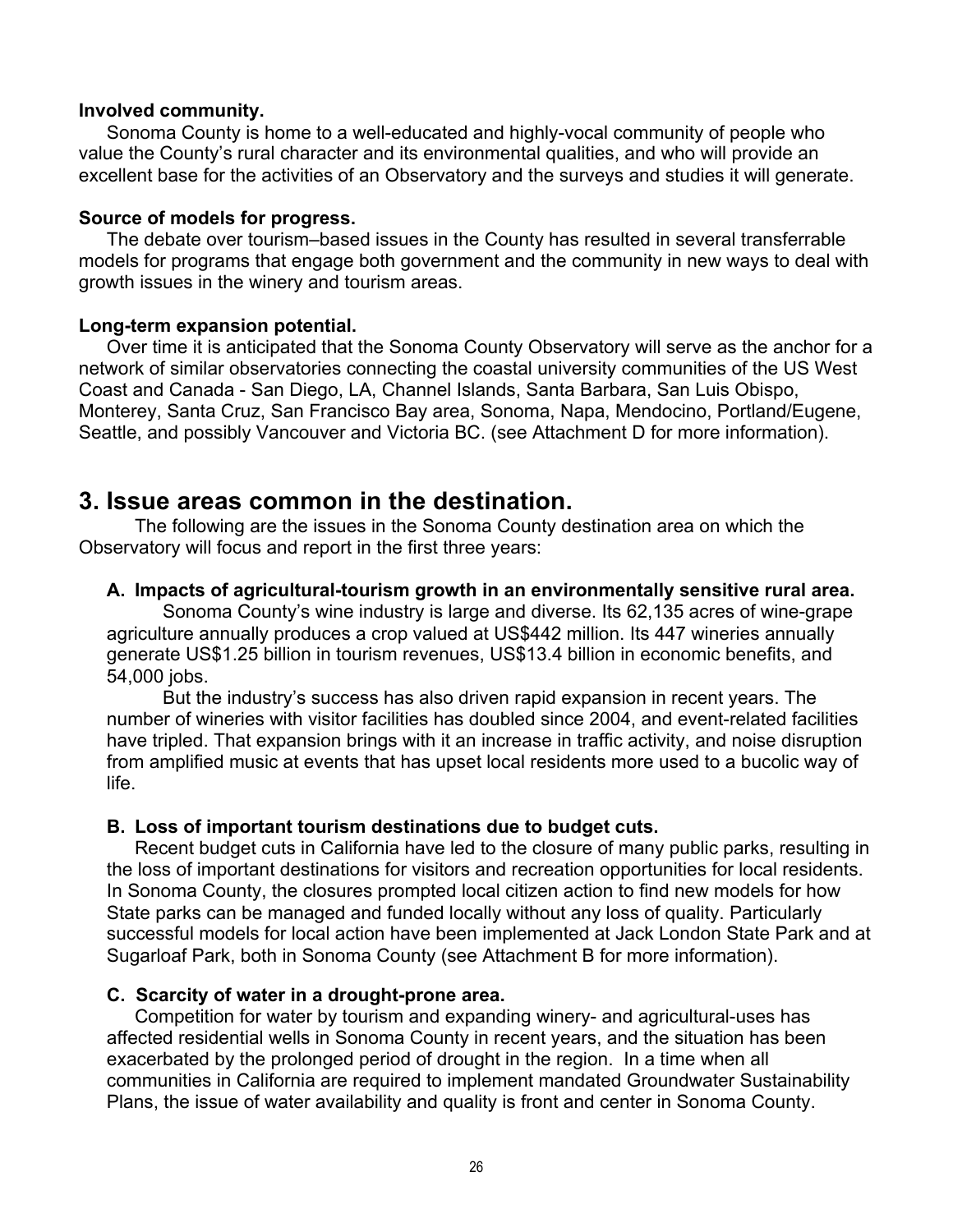#### **D. Impacts of world-wide social media access to tourism reservations for environmental & tourism resources.**

New short-term travel business generated by Airbnb and VRBO has spurred the conversion of many of Sonoma County's residences to tourism. In some places, that has eaten into the community's housing supply, radically changing the character of some neighborhoods and detrimentally affecting the quality-of-life in others.

#### **E. Climate-change responsiveness and resilience**.

The threats of climate change (Drought, flooding, wildfire, migration of flora and fauna, extremes of changes in temperature and rainfall, all of which affect existing agriculture and visitor conditions, are being taken seriously in Sonoma County. The Observatory will partner with emerging organizations like the North Bay Climate Adaptation Initiative and Sonoma Ecology Center to look for sustainable solutions that increase the resilience of the destination area over time.

#### **F. Employment & local living opportunities across cultures**

Sonoma County has a culturally diverse population (Caucasian, Latino, Asian, Nepali, Sherpa, Native American) in which a wide range of employment and educational opportunities affect opportunities in business and in community life. The hospitality and wine-tourism industries are the primary employers in Sonoma County, and their actions and policies are important to the quality of life of a major segment of the County's population.

All of the issues above are potential case studies and models for distribution through the UNWTO Observatory network.

## **4. Monitoring processes in place.**

A number of highly reliable tourism monitoring and reporting entities already report annually in the Sonoma County destination area. They include:

- a. **national and state-wide reporting systems and consultancies**, including:
	- California Travel & Tourism Commission and Visit California which both report annually on travel impacts by county,
	- Consultants, Dean Runyon and Associates,
	- California Department of Parks and Recreation which administers state parks in the County and throughout California,
	- Consultants, Moody's Analytics,
	- Consultants Smith Travel Research, and
	- the US. Bureau of Labor which reports on changes in the Consumer Price Index as they relate to tourism,
- b. **regional and local reporting entities and consultants**, including:
	- the Sonoma County Economic Development Board which produces an annual countywide 'Tourism Industry Survey' with feedback from business owners and executives,
	- the Sonoma County Tourism Board,
	- the Sonoma County Controller, who reports annually on Transit Occupancy Tax receipts and statistics,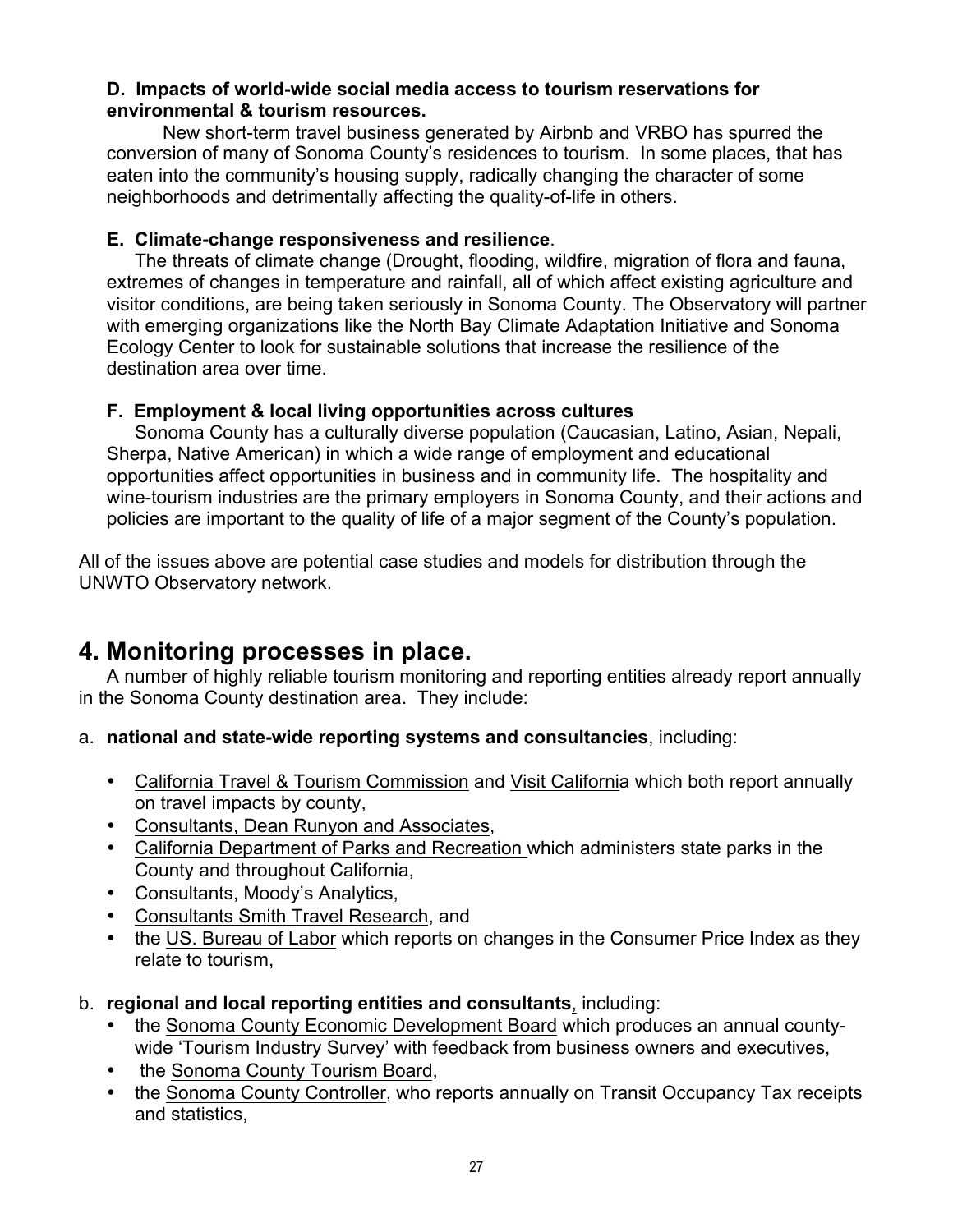- the Sonoma County Airport Commission which conducts an annual 'Visitor Intercept Study' that tracks visitor entries and departures by air in the County, etc.,
- the Permit and Resource Management Department (PRMD) of the County of Sonoma which collects land-use and tourism data, then uses it to establish policies, regulations and management systems to regulate growth and protect the rural character of the County.
- eleven local visitor centers with the ability to collect and disseminate data on tourism in the destination area.

## **5. Tourism-related reporting data.**

All of the reporting entities listed above produce tourism-related data in all of the categories listed by UNWTO in its application guidelines. Those categories include:

- Tourism flows
- Tourism-related industries and employment
- Tourism revenues as a contribution to the County and State-wide GDPs
- Tourism-related employment
- Economic conditions of local tourism
- Data gaps and constraints in the system

The Observatory will monitor, and report on, the data which those entities provide, and will supplement it with direct surveys and interviews as part of its annual work-plan and report.

In general, however, meaningful measurement of visitor flows is only possible at points like airports and transportation hubs where records are kept or direct counting and surveying is possible. Due to the difficulty of collecting data from free flowing traffic on the highways of the Bay Area, there are presently few accurate statistics that measure and compare the size or character of each of the visitor-flows in Sonoma County alone.

There are, however, accurate visitor statistics for the San Francisco Bay Area that provide an accurate indication of the size of the visitor and tourism market in the Bay Area destination area. Those statistics are produced annually by the San Francisco Travel Association, which is the primary source of regional tourism data for the City of San Francisco and for the Bay Area regional destination markets.

In developing its statistics, the Association relies on a newly developed research model  $(2016)$  that uses:

- a. internal data and curated research that has been developed in conjunction with Tourism Economics,
- b. several years of lodging data that was generated by STR and PKF consulting and is curated by San Francisco Travel,
- c. data on flight volumes that is provided by OAG (formerly Official Aviation Guide) and the San Francisco Airport Commission.
- d. domestic visitor data for the model that is collected by Longwoods,
- e. international visitor data that is provided by Tourism Economics' Global City Travel database.
- f. Global visitor surveys that are provided by Destination Analysis, and
- g. Other data that is drawn from USI, San Francisco Travel's CRM (customer relationship management) platform.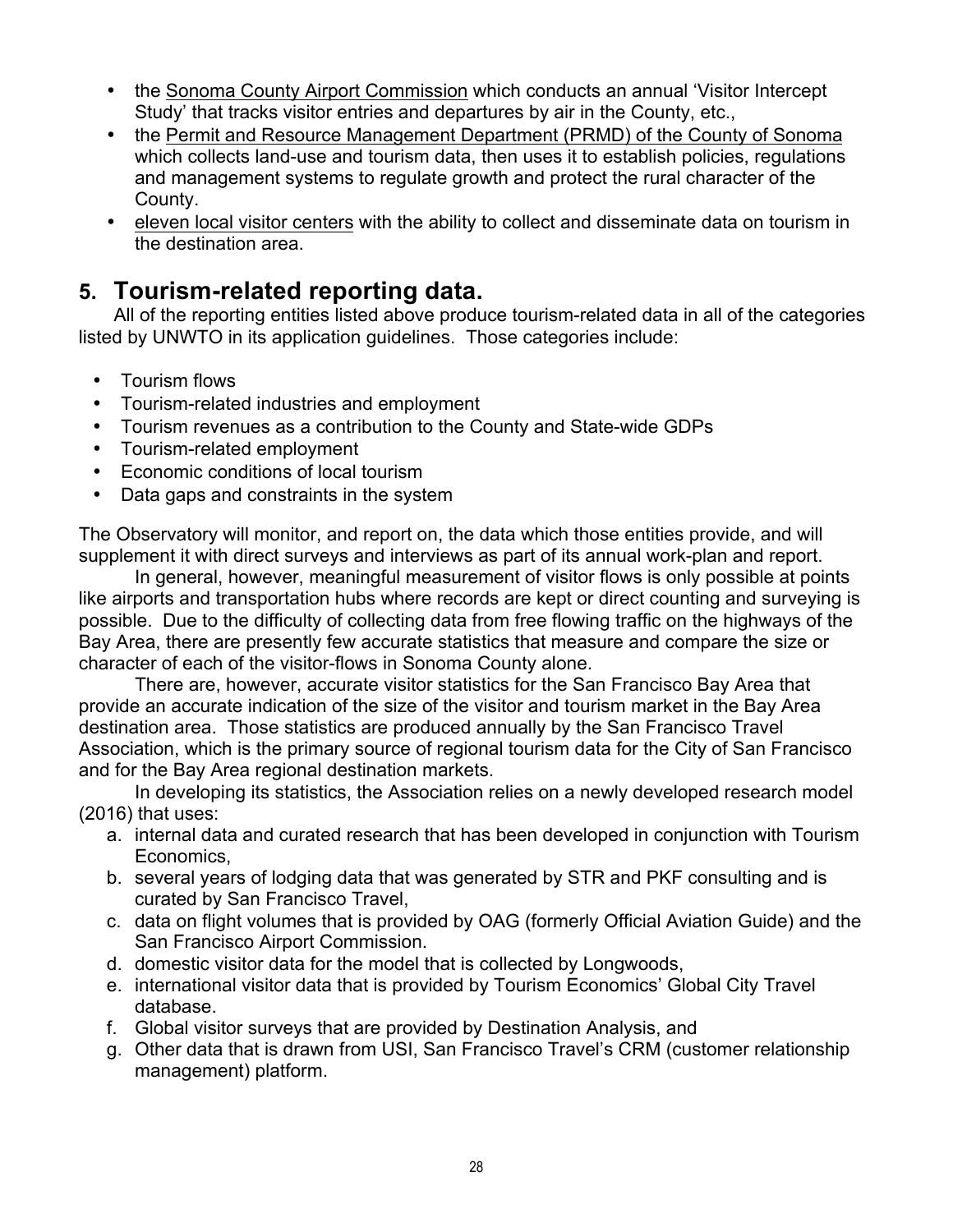Most of the economic data for the Sonoma County destination area is collected annually, and provided by, the Sonoma County Economic Development Board (EDB). In its research, the EDB accesses economic data provided by the following:

- Bay Area Open Space Council
- Bay Area Real Estate Information Services, Inc. BeSmartee.com
- California Association of Realtors
- California Department of Education
- California Department of Finance
- California Department of Public Health
- California Department of Health Services
- California Department of Justice
- California Department of Resources Recycling Recovery
- California Employment Development Department
- California Postsecondary Education Commission
- California Travel & Tourism Commission
- Dean Runyan & Associates
- ESRI Business Analyst Online
- Keegan and Coppin, Inc.
- LoopNet
- Moody's Analytics
- North Bay Business Journal
- Smith Travel Research
- Sonoma County Water Agency
- United States Bureau of the Census
- United States Bureau of Labor Statistics
- United States Environmental Protection Agency

## **6. Sustainability-related data and issues associated with tourism.**

While a number of entities in the County concern themselves with sustainability, there are presently none which specifically monitor the impacts of tourism on the sustainability of Sonoma County. Working with SSU, PRMD, the Sonoma Ecology Center, and the Sustainable Sonoma coalition, the Observatory will use the measurable criteria generated by those organizations to evaluate both the sustainability of local tourism and its impacts on the environmental, cultural and social sustainability of the County and its communities.

## **7. Structures and procedures of the Observatory.**

#### **Governance**

The day-to-day activities of the Observatory will be run by a small staff headed by the Executive Director of COAST and the Director of the Center for Environmental Enquiry. Policy will be directed by a five-member Board of Directors with a diverse representation from tourism and environmental/sustainability interests.

An appointed Advisory Committee with membership drawn from industry and stakeholders in the region will advise and support the work of the staff and the Board.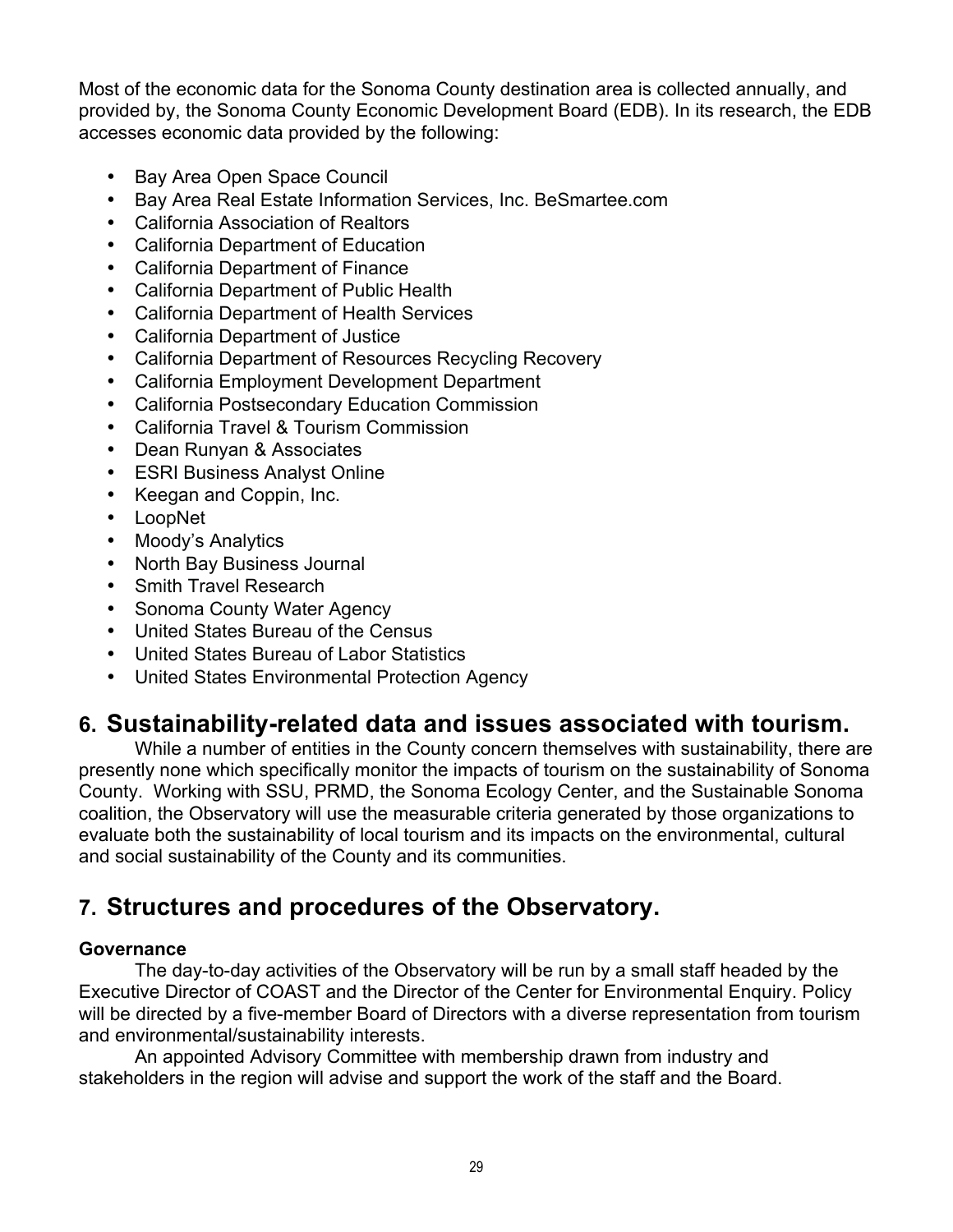#### **Monitoring.**

The Observatory's annual baseline for monitoring will, at a minimum, cover the nine issue areas required in the UNWTO guidelines, including:

- a. Local satisfaction with tourism monitoring and data sources include: Sonoma County Tourism, Sonoma Valley Tourism, Sonoma County Parks and Recreation, Sonoma County Airport Commission, California Department of Parks and Recreation, Sonoma County Chamber of Commerce, California State Tourism Commission, and Visit California.
- b. Destination economic benefits monitoring and data sources include: Sonoma County Economic Development Board, Sonoma County Chamber of Commerce, Sonoma County Tourism, Sonoma County Tax Collector, Sonoma County Information Services Division, and various industry reporting sources through the above.
- c. Employment monitoring and data sources include: the Sonoma County Economic Development Board, Sonoma County Parks and Recreation, the US Department of Labor, the US Census, the Sonoma County Department of Health Services and the Sonoma County Information Services Division.
- d. Tourism seasonality monitoring and data sources include: Sonoma County Tourism, the Sonoma County Economic Development Board, Sonoma County Tax Collector, and the Sonoma County Chamber of Commerce and its reporting members.
- e. Energy management monitoring and data sources include: Sonoma County Clean Power, Pacific Gas and Electric Co., California State Energy Commission.
- f. Water management sources monitoring and data include: Sonoma County Water Agency, California Department of Water Resources, various municipal water agencies throughout the County, US Geological Survey, California State Water Resources Control Board.
- g. Sewage and waste-water treatment monitoring and data sources include: Sonoma County Water Agency, Sonoma County Sanitation District, California Regional Water Quality Control Board.
- h. Solid-waste management monitoring and data sources include: Sonoma County Waste Management Agency, Sonoma County Economic Development Board
- i. Development control monitoring and data sources include: Sonoma County Permit and Resource Management Department (PRMD), Sonoma County Winegrowers Association, Sonoma County Vintners and Growers, Sonoma County Economic Development Board.

#### **Annual survey.**

The Observatory will carry out one or more annual surveys as needed to supplement the information already collected in the destination area.